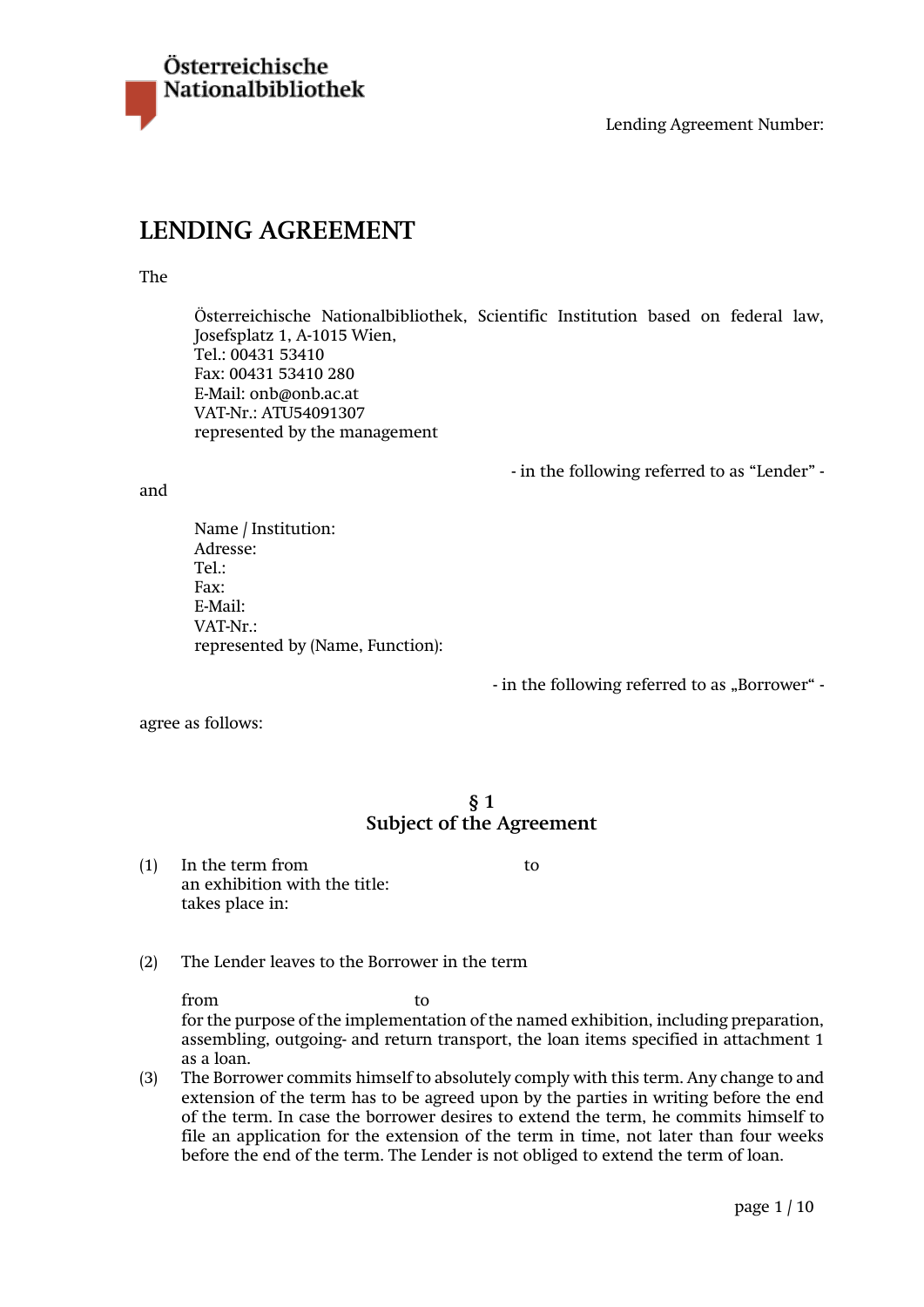# Österreichische Nationalbibliothek

- (4) Attachment 1 (List of loan items with their insurance value) and attachment 2 (additional provisions) are part of this lending agreement.
- (5) The effective date of this agreement shall be the date when both parties sign this agreement.

# **§ 2 Costs**

- (1) All Costs connected with this loan (Insurance, Documentation, Packaging, costs for accommodation and travel expenses of servants authorized by the Lender, customs, scientific editing, administrative Costs, Adaption, labour – and ancillary labour costs on a pro-rated basis of the Lender's employees that are prevented from their usual performance by this loan, and all other costs that may arise eg. for restoration) are borne by the Borrower. The Lender has the right to determine the amount of the costs unilaterally and incontestably.
- (2) A summary of the estimated costs to be borne by the Borrower is provided in the additional provisions (attachment 2). The Lender reserves the right to claim those costs that arise in conjunction with this agreement from the Borrower that cannot be fixed or were not known at the time of the effective date of this agreement (eg. additional costs caused by a longer detention of a courier, not yet fixed customs fees etc.).
- (3) The costs are due upon invoicing. The amount has to be paid by the Borrower within 14 days after the invoicing without any discount. In case of belated paying, a reminder fee and default interest will be charged additionally. Packaging and transport of the loan items occur only after the Lender has received the invoiced amount.
- (4) In case the Borrower does not require one or several loan items (attachment 1), he however has to bear all expenses incurred in connection with the preparation of the loan item(s) by the Lender (eg. cleaning, restoration, conservation measures, packaging for transport, administrative costs etc.).

# **§ 3 Risk transfer and liability**

- (1) Notwithstanding the existence of an insurance coverage according to  $\S 4$  of this agreement, the Borrower is, irrespective of his fault, liable for the loss, damage and destruction, including acts of god or force majeure, for the term of "Pin to Pin" up to the amount of the insurance value fixed in attachment 1. The Borrower is free from liability only if he can demonstrate that the damage would also have occurred without the loan. Any destroyed item remains in the ownership of the Federal State.
- (2) In case of any damage to the item, the Lender is entitled to unilaterally and incontestably determine the amount equal to the costs of repair and the obsolescence up to the insurance value.
- (3) The parties mutually agree to extend the Lender's notice period according to § 982 ABGB to one year.
- (4) The Borrower is, irrespective of any insurance indemnification payments, liable for full payment of compensation.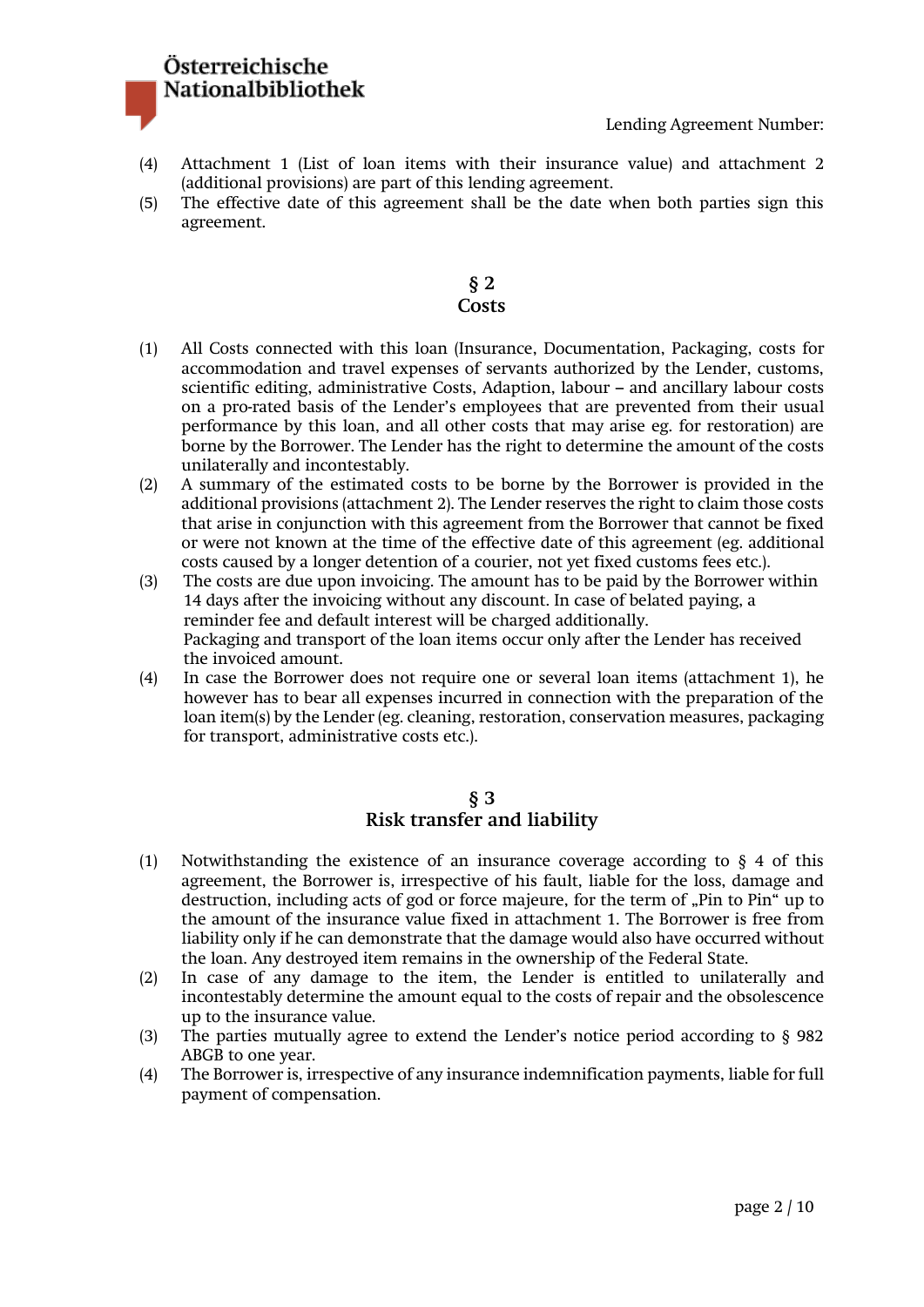

### **§ 4 Insurance**

- (1) The Borrower commits himself to insure the loan items for the term including outgoing and return transport from "Pin to Pin" at his own expense against all risks with an insurance company excepted by the Lender and the insurance sum specified in attachment 1. Due to the principle of non-insurance of federal property loan items don't have to be insured when the Borrower is an Austrian federal institution (see attachment 2), with the exception of a transport insurance which is mandatory in all circumstances.
- (2) The insurance policy must show that
	- a. the Lender is the sole beneficiary entitled to receive any insurance benefits,
	- b. the insurance has been assigned to the benefit of the Lender
	- c. in departure from Sec. 11 of the AÖTB (Austrian Standard Transport Insurance Terms), the value specified by the Lender shall be recognised and shall not be disputed in the event of a claim (=agreed value), and
	- d. a potential lack of cover due to late payment of the insurance premium will not detrimentally affect the Lender
- (3) The insurance policy and any amendment to the insurance contract including all necessary authorisations, powers and documents have to arrive at least eight (8) business days before packaging and transport of the loan items at the Lenders address.
- (4) In case the Lender agrees to extend the term, the Borrower assures at his own expense the prolongation of the insurance coverage. The original insurance policy restricted to the Lender as Named Insured is provided at least eight (8) days before the beginning of the extended term.
- (5) In case of theft, loss, or total destruction etc., the total insurance value of the loan item specified in attachment 1 has to be reimbursed.

# **§ 5 Transport, Packaging**

- (1) Packaging and transport of the loan items occur only after the insurance policy and any amendment to the insurance contract including all necessary authorisations, powers and documents have arrived at the Lender's address.
- (2) The transport of the loan items is carried out by a currier / or a transport company that is appropriate for and experienced in carrying out art transports. If the insurance value exceeds  $\epsilon$  10.000,-, the transport has to be carried out by a specific art transport company. The choice of the transport company, the type of transport and the definition of the route of the outgoing and return transport are obligatory agreed on between Lender and Borrower. If the calculated insurance value of all loan items listed in this lending agreement does not exceed  $\epsilon$  10.000,-, the Borrower is in accordance with the Head of the concerned collection of the Lender and ensuring appropriate security measures free to organize the transport by himself (eg. pickup by a professional employee). Items which need special care and transport due to their dimensions or conditions are excluded from this regulation (eg. globes).
- (3) All transport- and ancillary transport costs (eg. customs and insurance costs), including the costs of a transport guide necessary at the discretion of the Lender by an employee or agent of the Lender are borne by the Borrower.
- (4) Basically, the transport will be guided by an employee of the Lender if the insurance value of all loan items mentioned in this lending agreement exceeds  $\epsilon$  10.000,- (1 Person Courier Guidance). If the total value of the insured items exceeds  $\epsilon$  10.000 and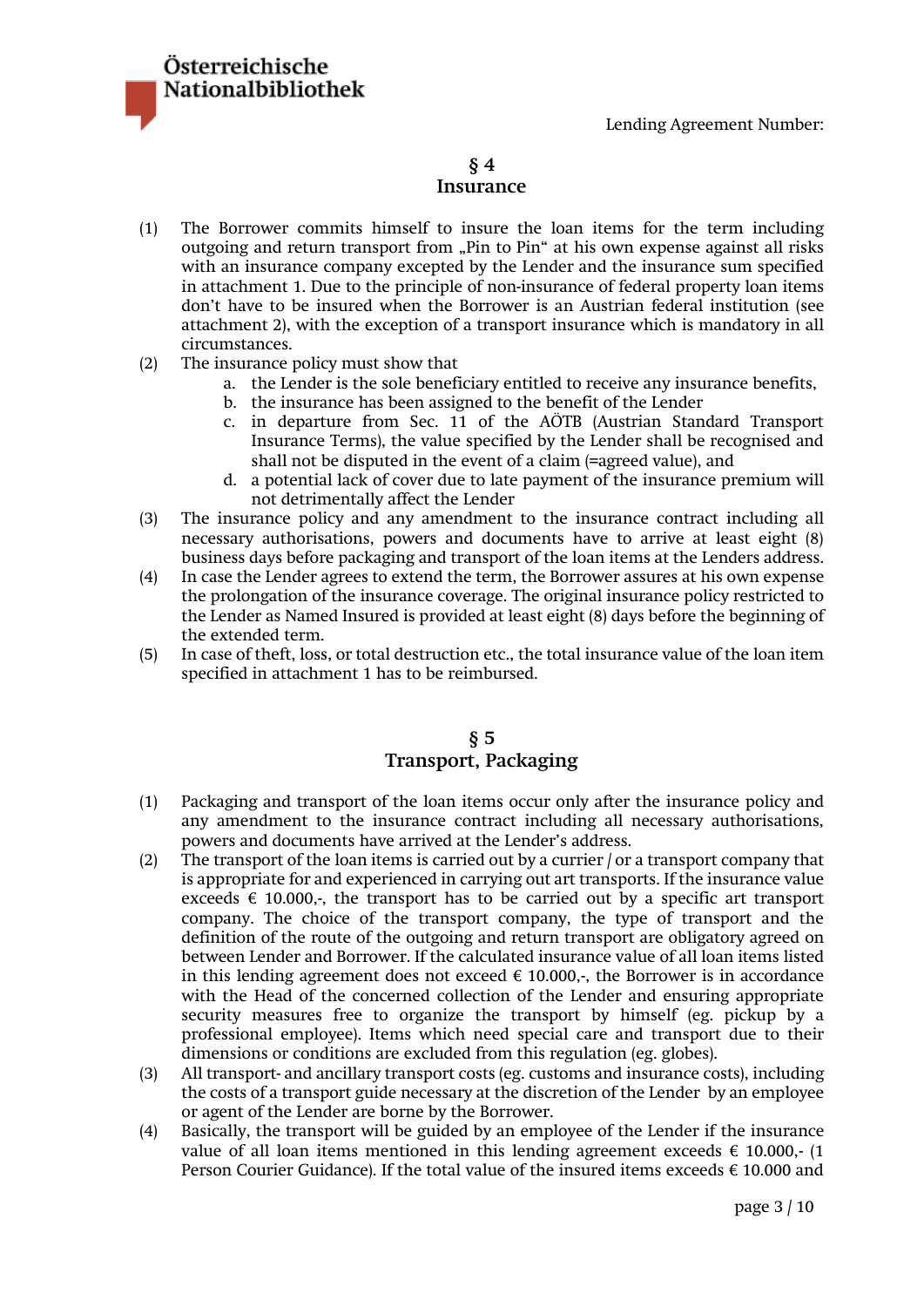the value of the single loan items does not justify courier Guidance, the Lender can in accordance with the head of the concerned collection refrain from such courier guidance.

(5) Refund for the costs of transport- and/or courier guidance is based on the Austrian travel cost Regulation (Reisegebührenvorschrift). The courier or the transport guide basically travels economy class by plane. Outside of Europe, business class travelling can be agreed upon (especially for overseas flights). When travelling by rail, the courier is entitled to book first class. The Borrower arranges appropriate accommodation for the courier or transport guide during the stay. The costs for accommodation are borne by the Borrower. The Lender's decision about the duration of necessary courier guidance shall be made by the head of the concerned collection in accordance with the Borrower.

In case the assembling of the exhibition is delayed by act of god, strike, flight delay or other circumstances that justify a longer stay or a longer overall travel time of the courier, the Borrower bears all costs in conjunction with this longer stay or overall travel time of the courier.

### **§ 6 Exhibition and Storage Rooms, Security Measures, Reporting Requirements**

- (1) The Borrower arranges the necessary care and security measures for the loan items. The Exhibition and Storage Rooms are especially protected against fire, water, burglary and theft. Constant observation of the exhibition is provided.
- (2) The Borrower commits himself to fulfil the additional provisions of attachment 2. In particular he guarantees suitable presentation conditions for the loan items (e.g. appropriate display cabinet size, appropriate hanging devices etc.) and that the temperature, relative humidity, illumination or ultraviolet radiation in the exhibition rooms and in the storage rooms shall not exceed or fall below the values stated in Schedule 2.
- (3) By request of the Lender, the Borrower preliminary to the effective date of the contract, provides a "Facility Report", which discloses the edificial facts as well as the protective circumstances and conditions and the security-related equipment of the exhibition and storage rooms.
- (4) The Borrower commits that the measures taken can be examined and inspected by the Lender at any time and that the Lender can undertake additional measures by himself or by an agent at the expenses of the Borrower.
- (5) Unless otherwise agreed and if no courier has been sent by the Lender, the Borrower carries out the assembling and fixation of the loan items only under the direction of a professional assigned by the Borrower. Without written regulation, no subsequent movement of the loan items is carried out by the Borrower.
- (6) The Borrower commits himself not to change the loan items in any way, especially in the timeframe between hanging and haging up / inlaying and removing (presentation in a showcase). Unless otherwise agreed, the Borrower commits himself to undertake no reframing-, mounting-, restoration-, or cleaning work by himself or by an agent.
- (7) The Borrower furthermore immediately discloses any damage, loss and all other relevant circumstances concerning a loan item via phone, e-mail, or fax to: Collection: Tel.:

Fax.:

Österreichische

Nationalbibliothek

E-mail: @onb.ac.at

(8) A written notice of damage or loss of a loan item is filed subsequently within 24 hours.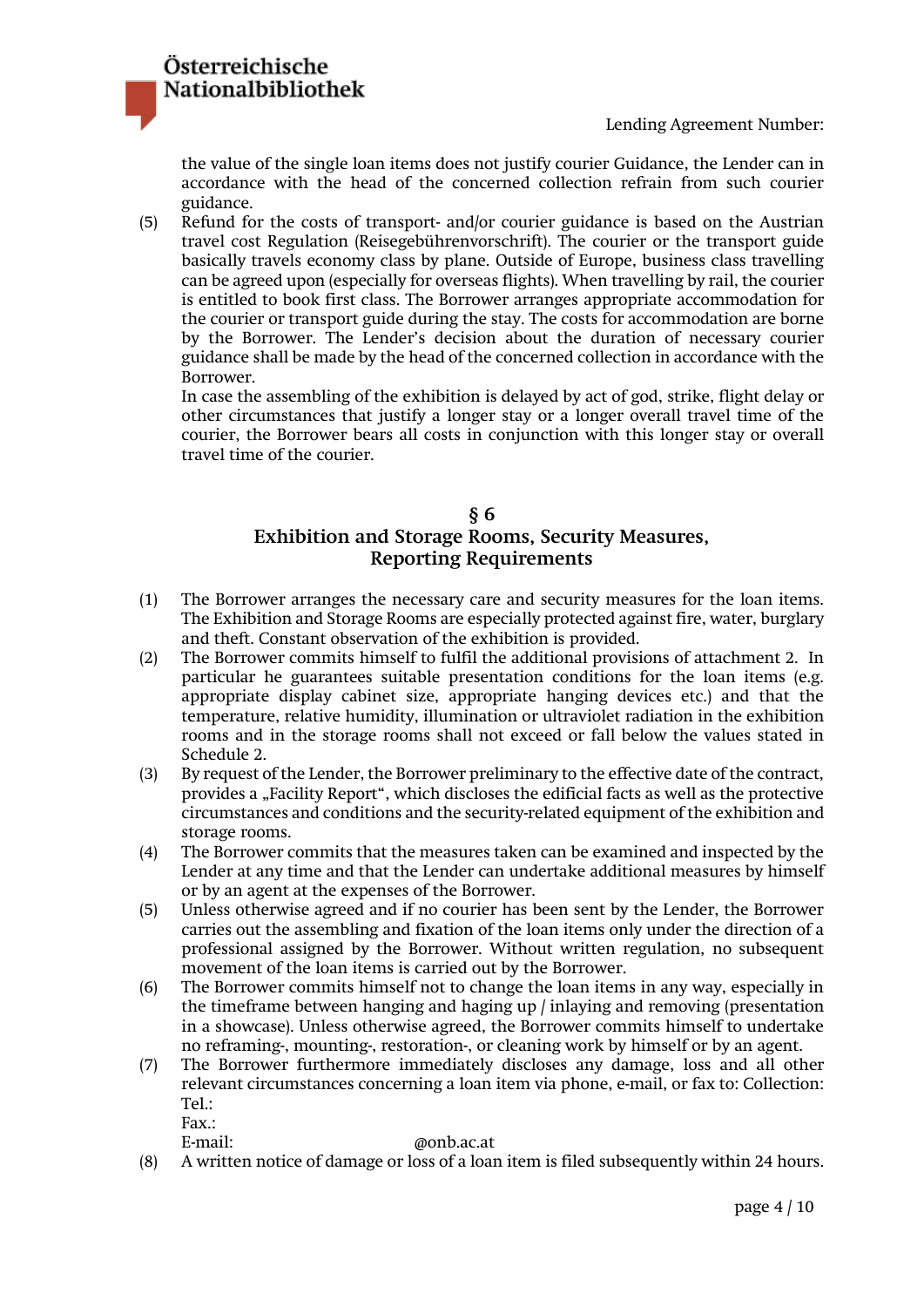# Österreichische Nationalbibliothek

### Lending Agreement Number:

- (9) In case of an upcoming or already occurred damage, the Borrower immediately takes all necessary actions and all actions required by the insurance to restrain the cause of damage, to identify the wrongdoer, to ensure the claim and informs the Lender hereof.
- (10) Furthermore, the Borrower informs the Lender of any change concerning his address or concerning the persons authorized to receive Mail (process agents).
- (11) The Lender prepares a protocol of condition for all loan items before the handover and keeps records of the conditions of the loan items. The Lender as well as the Borrower have to sign the protocol and the documentation. The costs arising thereof (Photos, etc) are obligatory subject to attachment 2 and are borne by the Borrower.

# **§ 7 Recordings, Catalogue, Promotion**

- (1) The production of photos, slides, analogue or digital reproductions, film-, video,- or TV recordings requires the written authorization of the Lender. The Borrower furthermore commits himself to ensure that no such recordings are produced by third parties without the written authorization of the Lender.
- (2) On request of the Borrower and at his own expenses, the Lender provides the Borrower with analogue or digital masters for reproduction in the Catalogue and for the promotion of the exhibition by brochures and the press. These Photos, as well as other slides, printing plates, film-, or video recordings and other media of any kind may not be used in a different way as agreed on between the parties.
- (3) The Borrower commits himself to ensure that prior to the production or the use of photos, slides, etc., all legal (especially copyright) requirements are met.
- (4) The Borrower furthermore commits himself to indemnify the Lender from and hold him harmless against any claims of third parties that may derive from the use of the loan items.
- (5) The Borrower commits himself to identify the Lender as the source of every loan item (origin declaration as specified in amendment 2) in the exhibition as well as in the catalogue.
- (6) The Borrower commits himself furthermore to send at least 2 copies of the catalogue unasked and free of charge to the Lender as well as copies of evidence of any publications on the occasion of the exhibition made by the Borrower, all within four (4) weeks after the publication.

#### **§ 8**

### **Preterm termination of contract and return of single loan items**

- (1) This contract can be terminated prior to the end of the term on reasonable grounds in respect of single or all loan items. The costs of such preterm termination of contract, especially expenses occurred to the Lender because of the preparation of the loan items (cleaning, restoration, conservation measures, packaging and transport, administrative costs, etc.) are borne by the Borrower.
- (2) Reasonable grounds for preterm reclamation of single or all loan items are, irrespective of fault, especially:
	- a. acts of the Borrower contrary to contract,
	- b. the failure to fulfil conservation or security conditions claimed by the Lender, even if additionally or subsequently,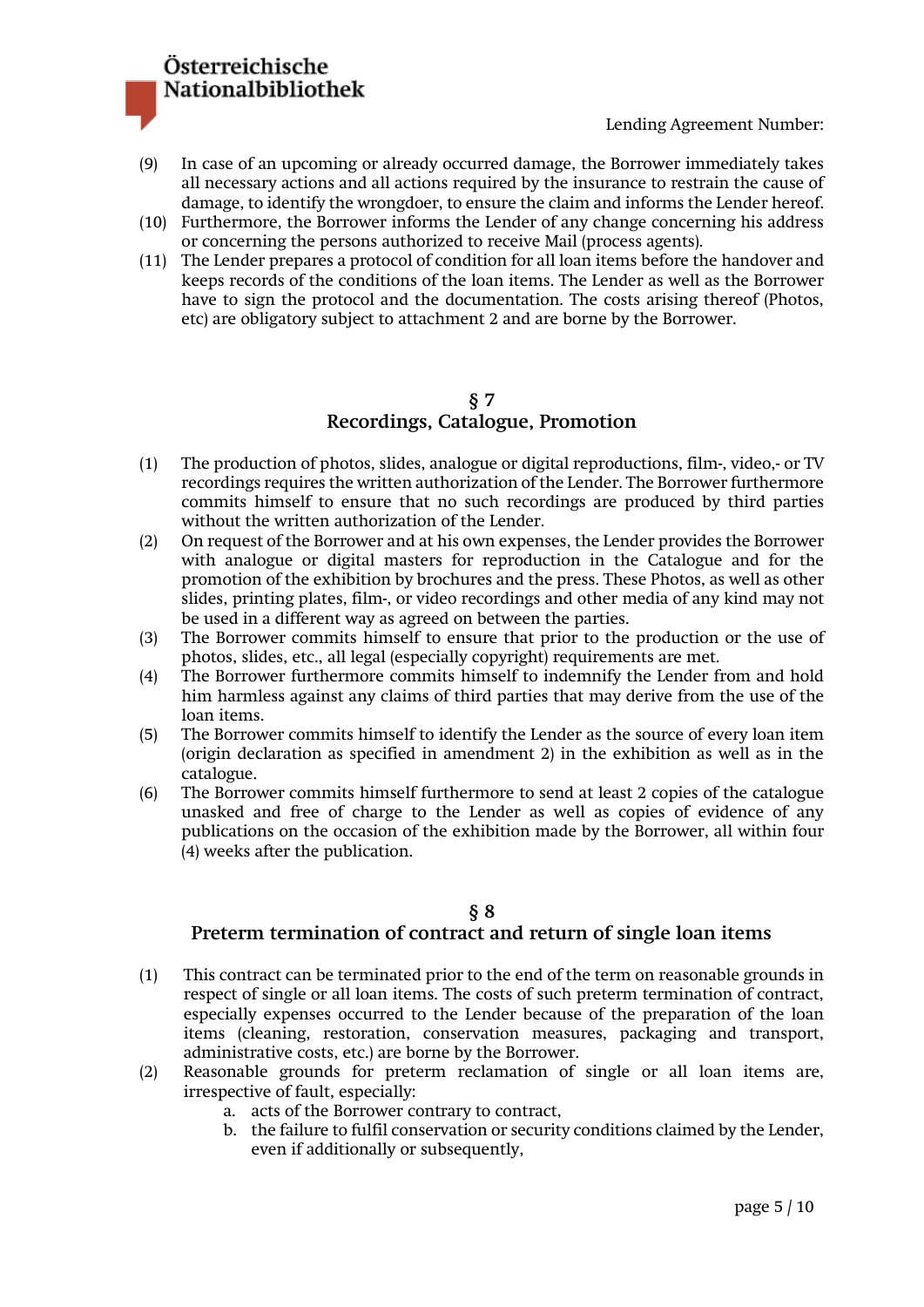

- c. use of the loan items contrary to contract, especially transfer of loan items to a third party,
- d. death or loss of the legal entity of the Borrower, nomination of a solicitor for the Borrower, or commencement of insolvency proceedings.

# **§ 9 Formal requirements, Jurisdiction**

- (1) Any amendment of this agreement has to be done in written form to be valid. All notifications between the parties according to this Agreement, are made by registered letter, unless otherwise agreed or specified in this agreement. Oral Agreements are considered as non existent.
- (2) Any invalid or void provisions of this agreement shall not affect the validity of the other provisions of this agreement. Invalid provisions are to be exchanged by valid provisions according to the intention of the agreement.
- (3) Notifications of the Lender are delivered legally effectively to the last known Mail Address or to the appointed process agent. (§ 6/9).
- (4) Any dispute out of or in connection with this agreement shall be subject to the exclusive jurisdiction of the courts in Vienna (Wien Innere Stadt). This agreement shall be governed by the laws of Austria. Translations of this agreement are permitted, for the purpose of interpretation only the German text is applicable.

| Lender:                                            | Borrower:<br>(Stamp)                      |
|----------------------------------------------------|-------------------------------------------|
| Dr. Johanna Rachinger<br>Director General          | Name<br>Position in Company<br>City, Date |
| Mag. Richard Starkel<br><b>Commercial Director</b> |                                           |
| Vienna, on                                         |                                           |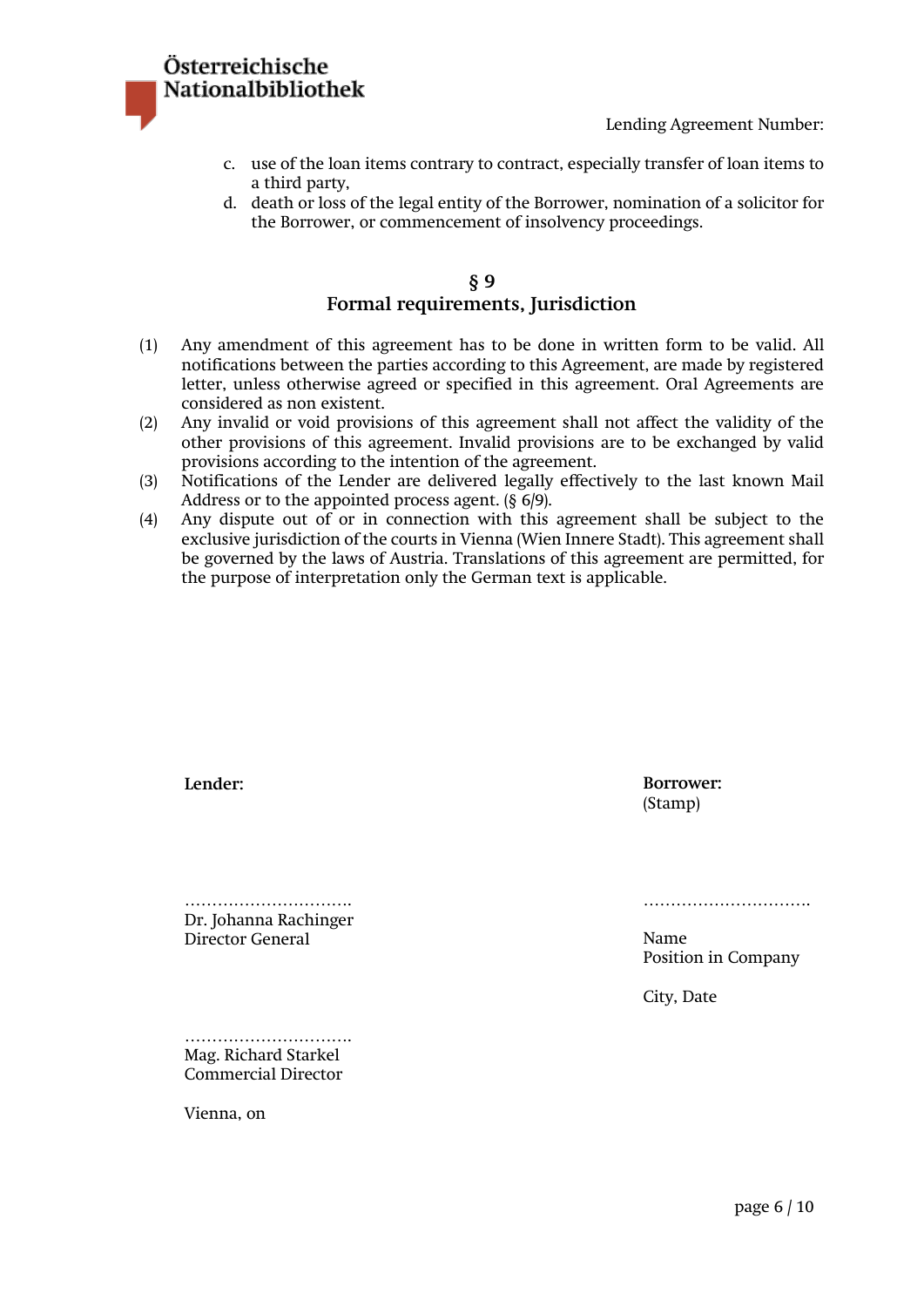

# **Attachment 1: List of the loan items**

Lender:

| Osterreichische    |  |
|--------------------|--|
| Nationalbibliothek |  |

Josefsplatz 1, A-1015 Wien

| $\sim$ 1100<br>៱…<br>лı.                    |                       |
|---------------------------------------------|-----------------------|
| <b>D</b><br>l<br>$\alpha$ bon $\alpha$<br>. | $T_{\alpha}$<br>1 C T |
|                                             | $F.M$ <sub>2</sub> il |

Borrower:

Address:

Person in charge:

| vіa |  |
|-----|--|

|                | shelf mark /<br>inventory<br>number | Name / artist | Dated | Dimensions of<br>the item | Insurance<br>value in $\boldsymbol{\epsilon}$ |
|----------------|-------------------------------------|---------------|-------|---------------------------|-----------------------------------------------|
| 1)             |                                     |               |       |                           |                                               |
| 2)             |                                     |               |       |                           |                                               |
| 3)             |                                     |               |       |                           |                                               |
| 4)             |                                     |               |       |                           |                                               |
| 5)             |                                     |               |       |                           |                                               |
| $\overline{6}$ |                                     |               |       |                           |                                               |
| $\overline{7}$ |                                     |               |       | Total:                    |                                               |
|                |                                     |               |       |                           |                                               |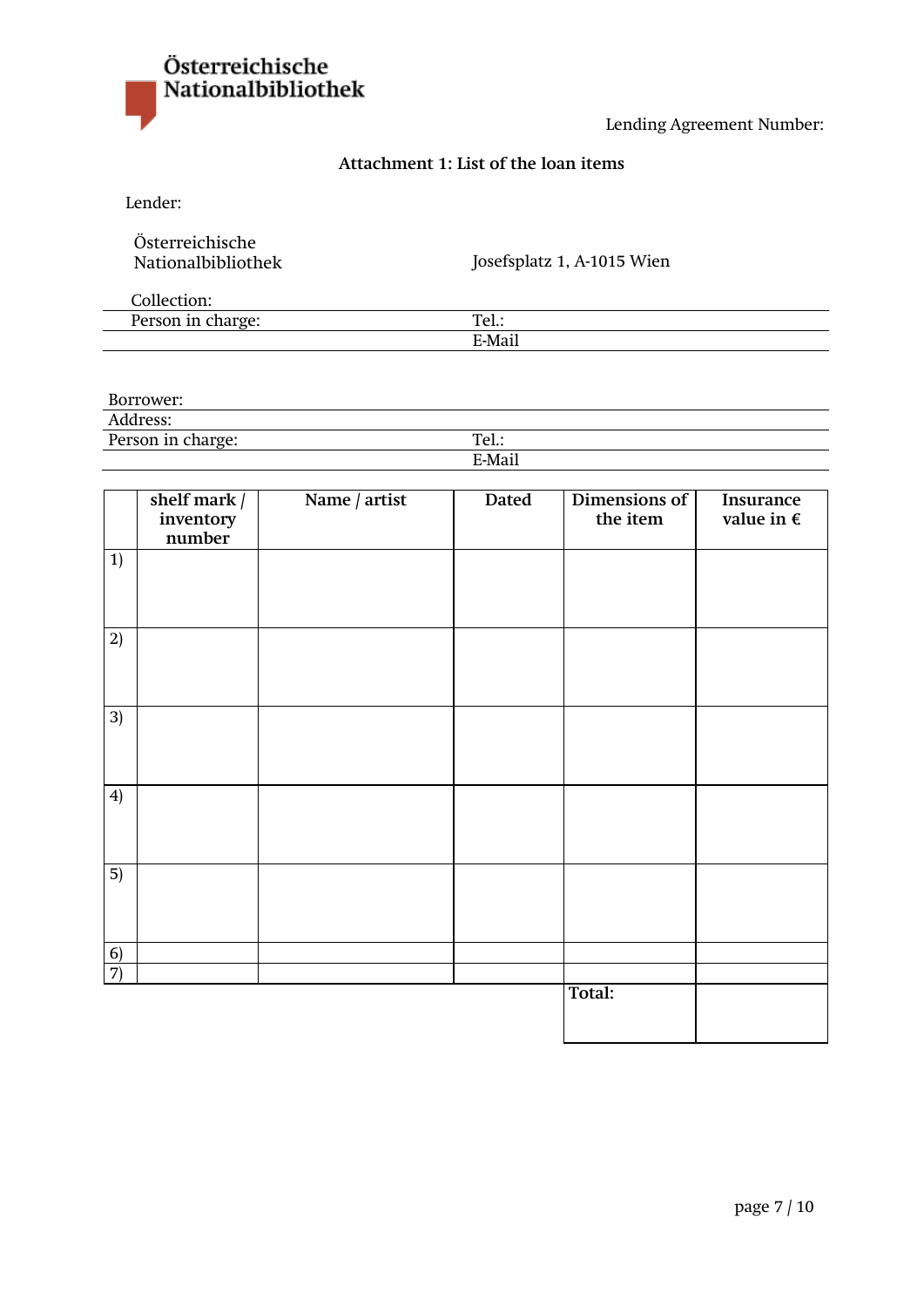

# **Attachment 2: additional provisions**

Lender:

| Österreichische Nationalbibilothek | Josefsplatz 1, A-1050 Wien |
|------------------------------------|----------------------------|
| Collection:                        |                            |
| Person in charge:                  | Tel.:                      |
|                                    | E-Mail                     |
|                                    |                            |
| Borrower:                          |                            |
| Address                            |                            |
| Person in charge:                  | Tel.:                      |
|                                    | E-Mail                     |
| UID (Vat) Nr:                      |                            |
|                                    |                            |
| invoice recipient:                 |                            |
| Address                            |                            |
| Person in charge:                  | Tel.:                      |
|                                    | E-Mail                     |
| UID (Vat) Nr:                      |                            |

**(1) List of costs to be borne by the Borrower**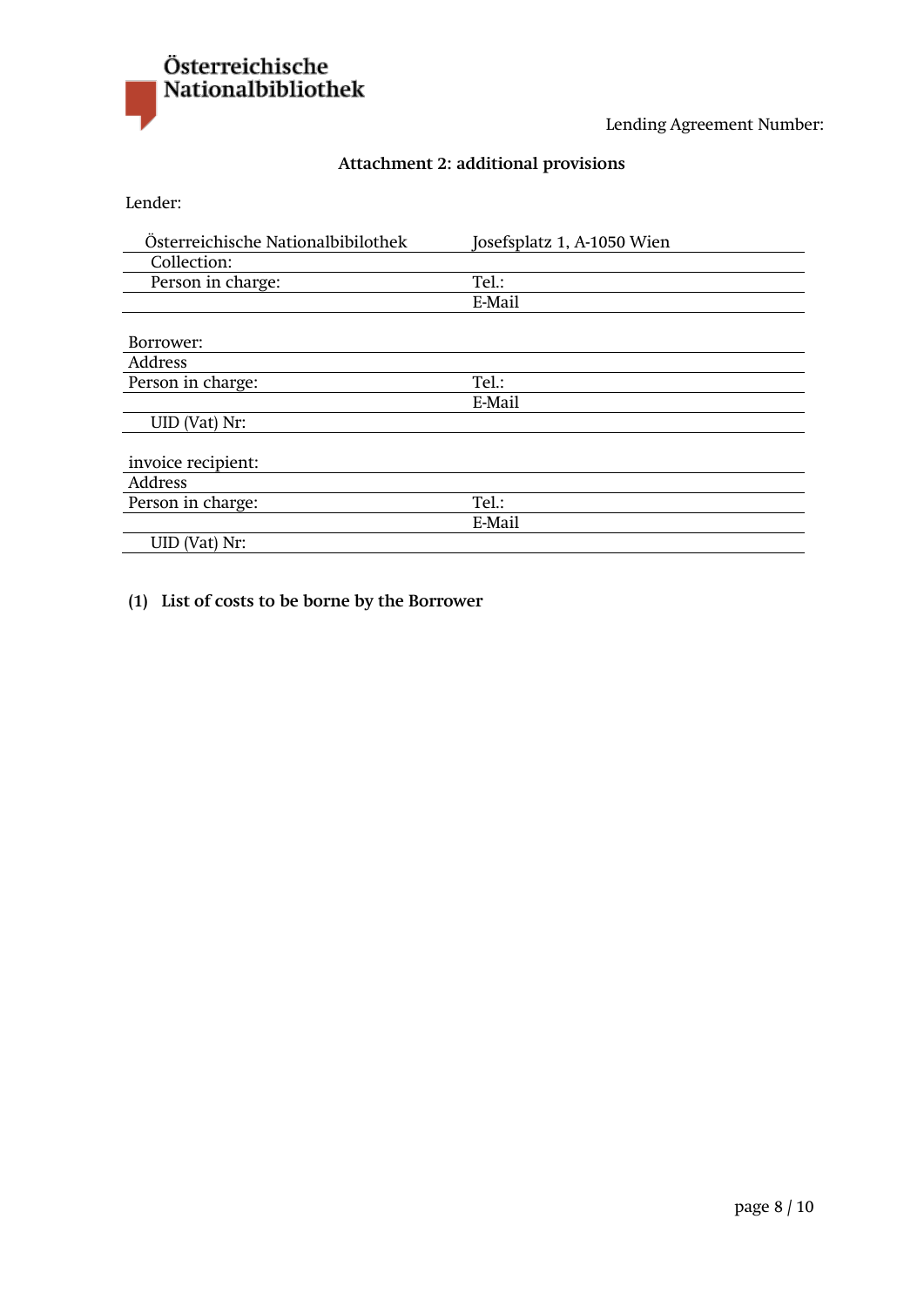

| expense factor                                                                                                                                                                                                           | Number of the loan<br>item(s) according to<br><b>Attachment 1</b> | Costs in $\epsilon$<br>(Incl. 10% VAT!) |
|--------------------------------------------------------------------------------------------------------------------------------------------------------------------------------------------------------------------------|-------------------------------------------------------------------|-----------------------------------------|
| Arrangement fee* including:                                                                                                                                                                                              | all                                                               | minimum $\epsilon$ 165                  |
| Administration<br>Documentation<br>Security recordings<br>Preparation<br>Autograph bag<br>Passepartout<br>Framing etc.<br>* Arrangement fee covers up to 10<br>items; from 11th item on<br>additionally € 50,- /item     |                                                                   |                                         |
| <b>Courier / Transport monitoring</b><br><b>Travel</b> costs<br>Travel expenses (round trip)<br>Hotel expenses for<br>accomodation (unless directly<br>paid by the Borrower)<br>Daily allowance<br>Labour time allowance | all                                                               |                                         |
| Miscellaneous                                                                                                                                                                                                            |                                                                   |                                         |
|                                                                                                                                                                                                                          |                                                                   |                                         |
|                                                                                                                                                                                                                          |                                                                   |                                         |
|                                                                                                                                                                                                                          | <b>TOTAL</b>                                                      |                                         |

*Reproduction samples and dispsition fee (for catalogue pictures etc.) have to be separately ordered by the Borrower and are charged separately.* 

Important information: The allocation of the lending costs does not include 10% VAT for borrowers from EU member states with a valid UID-Number and from EU-third states.

(2) The borrower undertakes to contract the transport company in accordance with the European Union's procurement law.

(3)

**□** The loan shall be insured in accordance with Sec. 4 of this loan agreement.

When sending the insurance policy to the lender (Sec. 4 Para. 3), the borrower shall attach a confirmation of the payment of the insurance premium.

**□** The Borrower is an Austrian federal museum. The loan items don't have to be insured, with the exception of a transport insurance which has to be concluded by the Borrower for the transport of the loan items from the Lender to the Borrower and back.